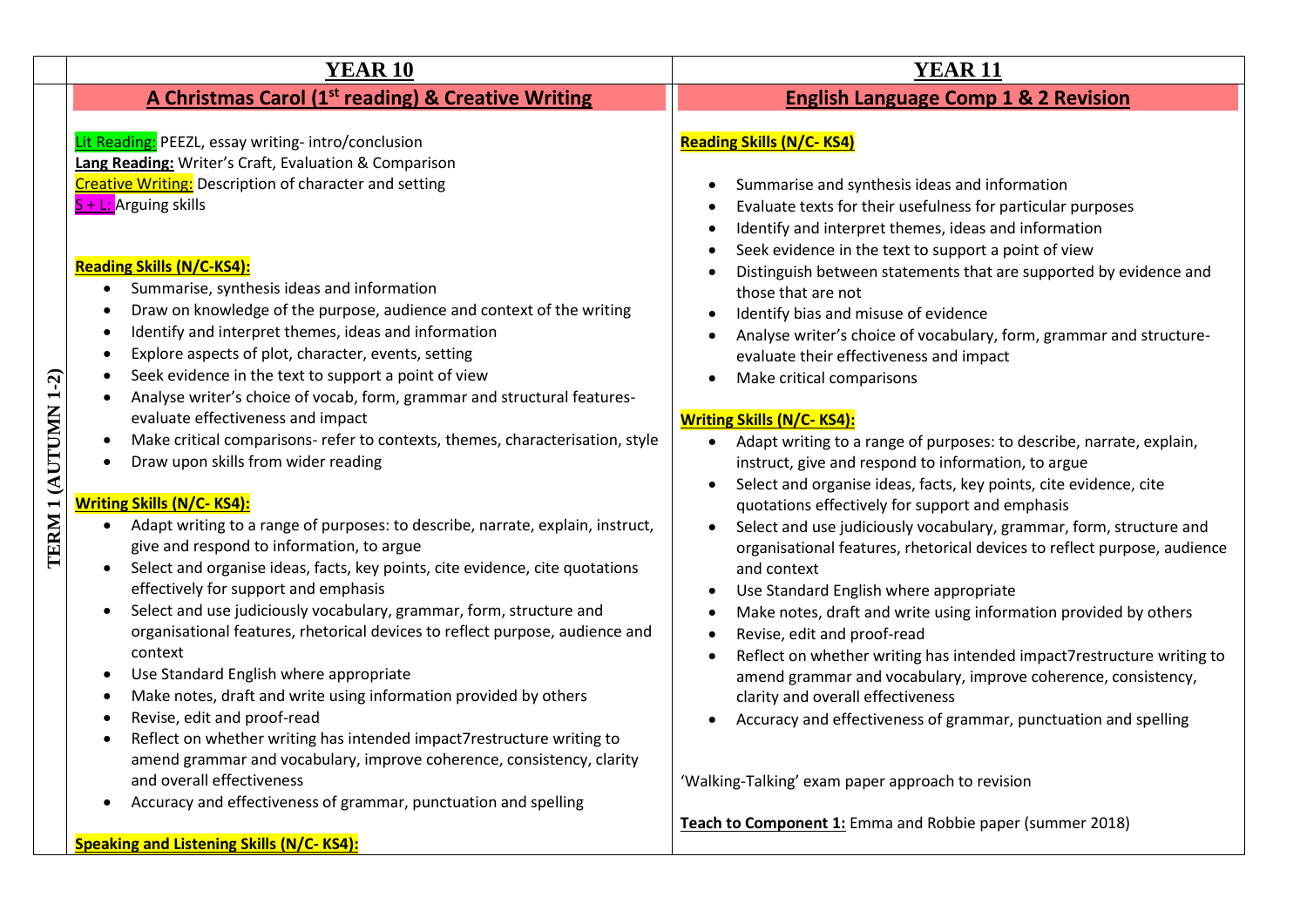|  | Use Standard English when the context and audience require it |  |  |  |  |  |  |
|--|---------------------------------------------------------------|--|--|--|--|--|--|
|--|---------------------------------------------------------------|--|--|--|--|--|--|

- Work effectively in groups
- Take on required roles
- Lead/ manage discussions
- Involve others productively
- Review and summarise
- Contribute to meet goals/ deadlines
- Listen to and build on the contributions of others
- Ask questions to clarify and inform
- Challenge courteously when necessary
- Plan for different purposes and audiences
- Listen and respond in a variety of different contexts, both formal and informal
- Improvise, rehearse and perform
- Discuss language use and meaning, using role, intonation, tone, volume, mood, silence, stillness and action

**Ongoing Assessment:** Writer's Craft, Evaluation & Comparison

**Mid- Assessment:** Lit Reading: Eduqas Exam style Lit question (extract and whole text)

Creative Writing: Creative Writing- description of setting and character (pathetic fallacy, personification, use of context and gothic) S<sup>+</sup>L: Argue issue relating to the context of the novella

### **End- Assessment:**

Lit Reading: Edugas Exam style Lit question (extract and whole text) Creative Writing: Creative Writing- description of setting and character (pathetic fallacy, personification, use of context and gothic) S<sup>+</sup>L: Argue issue relating to the context of the novella

**Experience:** Theatre/ Cinema production?

**Teach to Component 2:** Summer 2019- Chilean Miners Rescued paper Transactional Writing: review/letter

# **On-going Assessment:**

Reading: (find and retrieve, writer's craft, evaluation, synthesis and comparison) **Writing:** Creative & Transactional Writing

**End-Assessment:** Yr11 December mock exams

## **Literacy:**

#### **Parts of Speech**

Noun, pronoun, adjective, determiner, verb, adverb, preposition, conjunction, interjection

**Sentences-**Simple, compound, complex and minor

### **Spelling**

**Tenses** Past, present, future

## **Vocabulary**

## **Punctuation**

N/N- Full stop, capital letters, Question marks, exclamation marks, comma, semi-colon, colon, apostrophe, hyphen, dash, brackets, quotation marks, ellipsis

# **Macbeth Revision**

Exam centred focus for revision- booklet of extracts/ questions- students to revise through re-reading of key extracts/ approaching GCSE style questions

**Reading Skills (N/C – KS4):**

**Literacy:**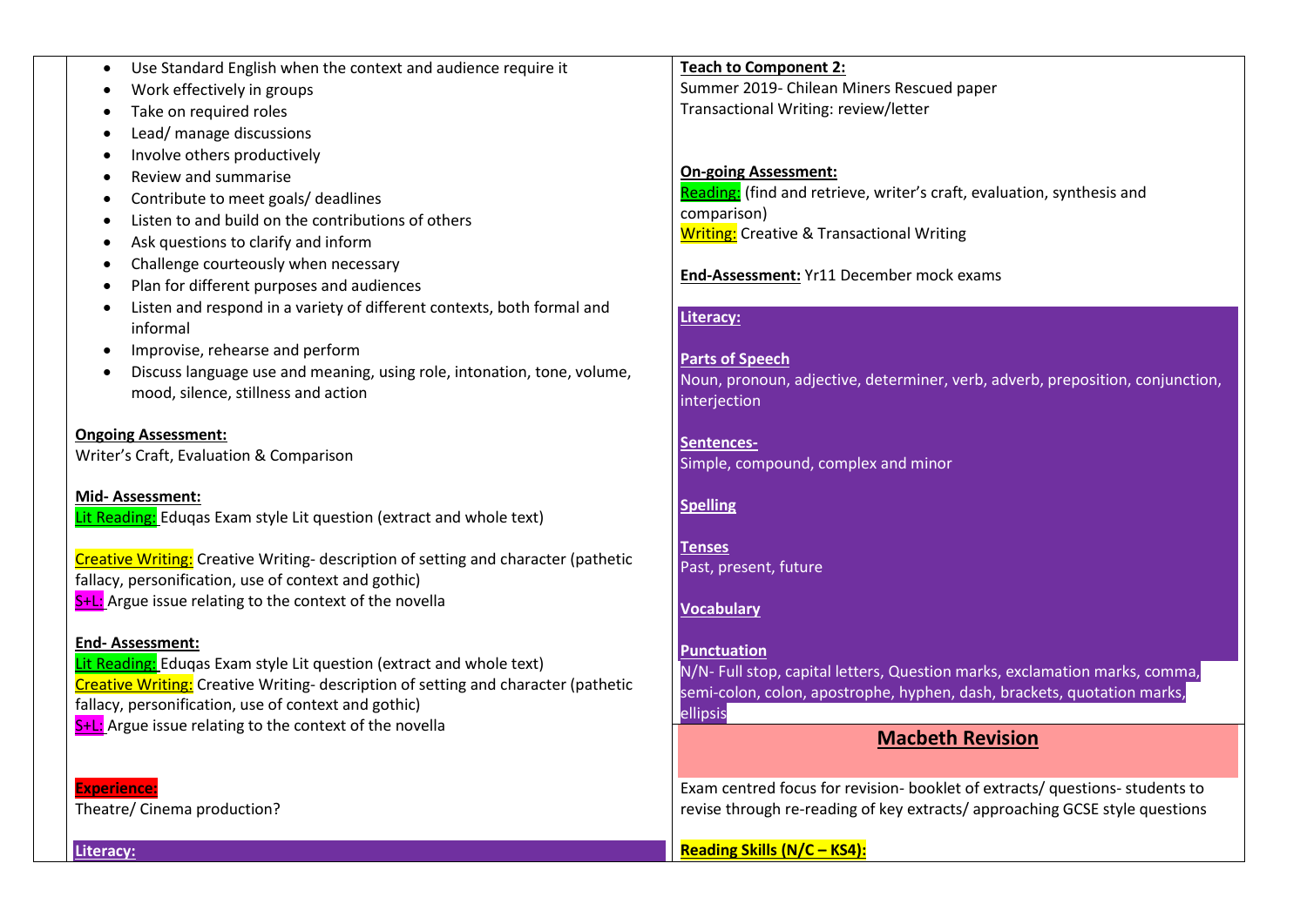#### **Parts of Speech**

Noun, pronoun, adjective, determiner, verb, adverb

#### **Sentences-**

Simple, compound, complex and minor

### **Spelling**

**Tenses** Past, present, future

## **Vocabulary**

#### **Punctuation**

N/N- Full stop, capital letters, Question marks, exclamation marks, comma, semicolon, colon, apostrophe, brackets, ellipsis, speech marks

- Summarise, synthesis ideas and information
- Draw on knowledge of the purpose, audience and context of the writing
- Identify and interpret themes, ideas and information
- Explore aspects of plot, character, events, setting
- Seek evidence in the text to support a point of view
- Analyse writer's choice of vocab, form, grammar and structural features- evaluate effectiveness and impact
- Make critical comparisons- refer to contexts, themes, characterisation, style
- Draw upon skills from wider reading

## **Writing Skills (N/C – KS4):**

- cite quotations effectively for support and emphasis
- Use Standard English where appropriate
- Make notes, draft and write using information provided by others
- Revise, edit and proof-read

## **Speaking and Listening Skills (N/C- KS4):**

- Use Standard English when the context and audience require it
- Work effectively in groups
- Take on required roles
- Lead/ manage discussions
- Involve others productively
- Review and summarise
- Contribute to meet goals/ deadlines
- Listen to and build on the contributions of others
- Ask questions to clarify and inform
- Challenge courteously when necessary
- Plan for different purposes and audiences
- Listen and respond in a variety of different contexts, both formal and informal
- Improvise, rehearse and perform
- Discuss language use and meaning, using role, intonation, tone, volume, mood, silence, stillness and action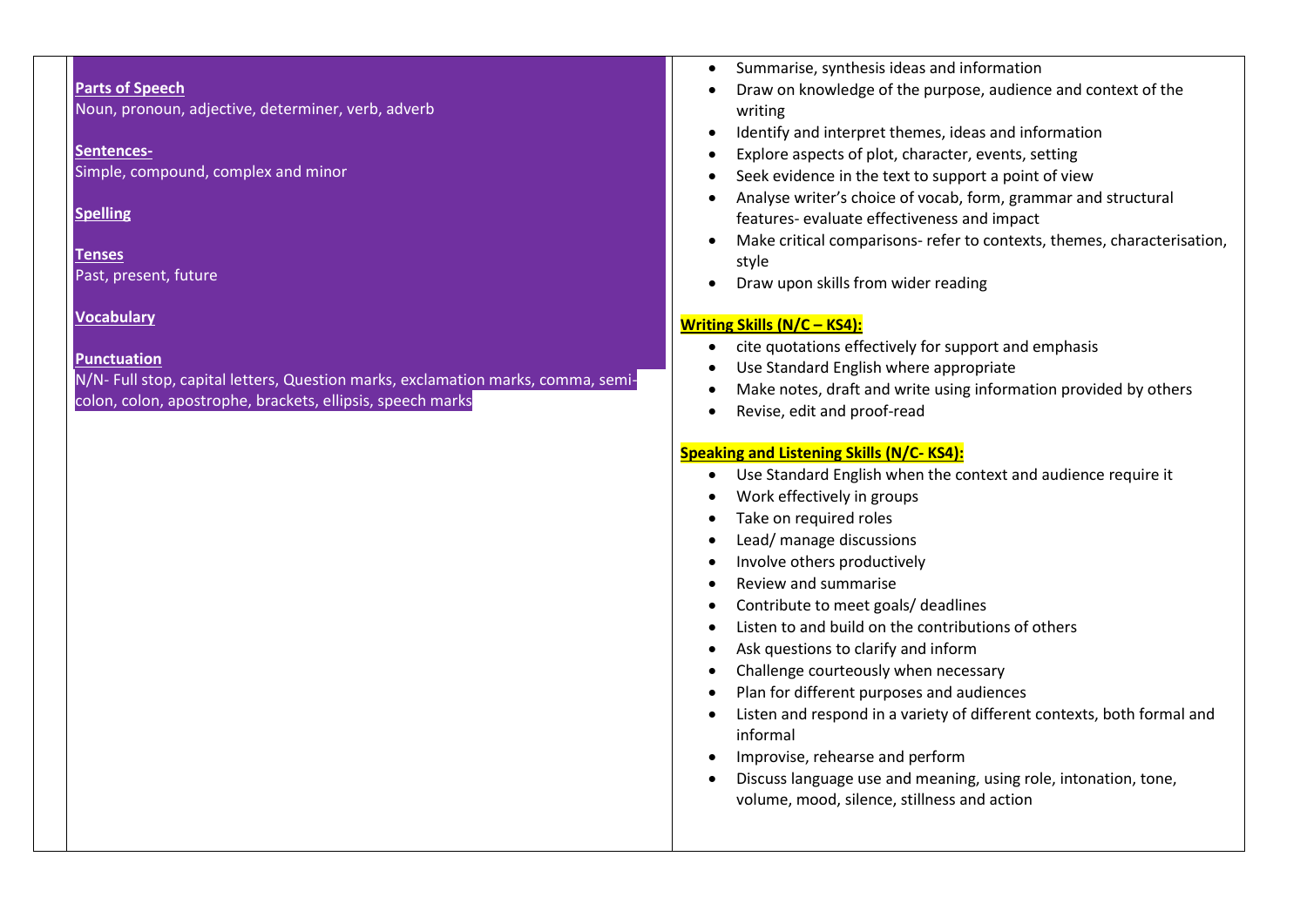## **On-going Assessment:**

Lit Reading Assessment: theme/ character

#### **Literacy:**

#### **Parts of Speech**

Noun, pronoun, adjective, determiner, verb, adverb, preposition, conjunction, interjection

**Sentences-**Simple, compound, complex and minor

## **Spelling**

**Tenses** Past, present, future

## **Vocabulary**

**Punctuation** N/N- Full stop, capital letters, Question marks, exclamation marks, comma, semi-colon, colon, apostrophe, hyphen, dash, brackets, quotation marks, ellipsis

# **DECEMBER YEAR 11 MOCK EXAMS- LANG AND**

**MACBETH**

**English Language Mocks Component 1:** Autumn 2017- 'Lucy and Brian paper

**Component 2:** Autumn 2018- Niagra Falls paper

**English Literature Mocks Component 1:**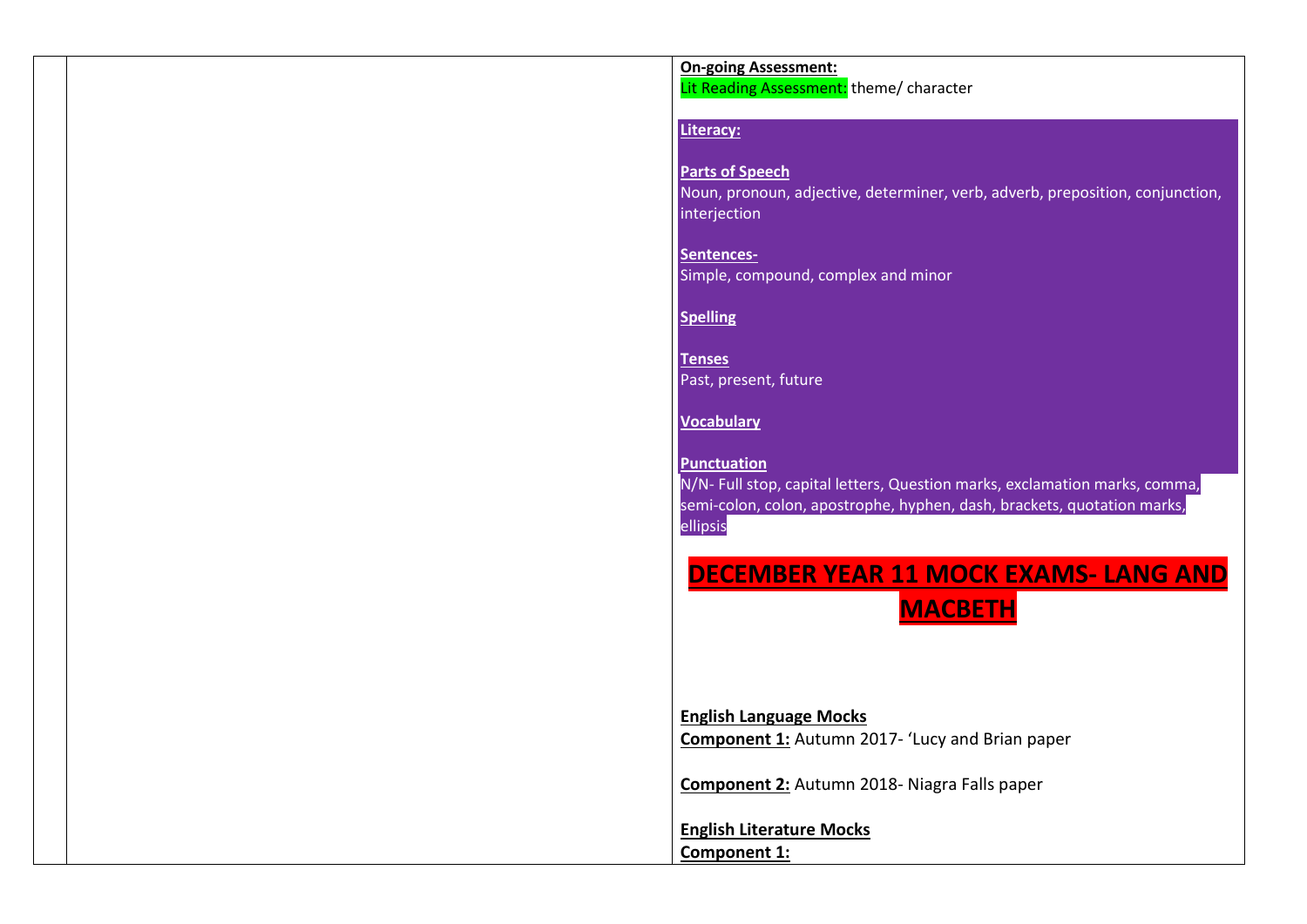|                   |                                                                                                                                                                                                                                                                                                                                                                                                                                                                                                                                                                                                                                                                                                                                                                                                                                                                                                                                         | <b>Component 2:</b>                                                                                                                                                                                                                                                                                                                                                                                                                                                                                                                                                                                                                                                                                                                       |
|-------------------|-----------------------------------------------------------------------------------------------------------------------------------------------------------------------------------------------------------------------------------------------------------------------------------------------------------------------------------------------------------------------------------------------------------------------------------------------------------------------------------------------------------------------------------------------------------------------------------------------------------------------------------------------------------------------------------------------------------------------------------------------------------------------------------------------------------------------------------------------------------------------------------------------------------------------------------------|-------------------------------------------------------------------------------------------------------------------------------------------------------------------------------------------------------------------------------------------------------------------------------------------------------------------------------------------------------------------------------------------------------------------------------------------------------------------------------------------------------------------------------------------------------------------------------------------------------------------------------------------------------------------------------------------------------------------------------------------|
| <b>SPRING 1-2</b> | <b>Anthology (1st reading), Unseen Poetry and Transactional Writing</b><br>Literature Reading Skills- poetry reading skills/ unseen<br>Lang Reading Skills- Writer's Craft, Evaluation, Comparison<br>Transactional Writing-leaflet, letter, article<br><b>Speaking and Listening- Discussion skills</b><br><b>Reading Skills (N/C-KS4):</b><br>Summarise, synthesis ideas and information<br>$\bullet$<br>Draw on knowledge of the purpose, audience and context of the writing<br>$\bullet$<br>Identify and interpret themes, ideas and information<br>$\bullet$<br>Explore aspects of plot, character, events, setting<br>Seek evidence in the text to support a point of view<br>Analyse writer's choice of vocab, form, grammar and structural features-<br>evaluate effectiveness and impact<br>Make critical comparisons- refer to contexts, themes, characterisation, style<br>$\bullet$<br>Draw upon skills from wider reading | <b>A Christmas Carol Revision</b><br>Exam centred focus for revision- booklet of extracts/ questions- students to<br>revise through re-reading of key extracts/approaching GCSE style questions<br><b>Reading Skills (N/C-KS4):</b><br>Summarise, synthesis ideas and information<br>Draw on knowledge of the purpose, audience and context of the<br>writing<br>Identify and interpret themes, ideas and information<br>Explore aspects of plot, character, events, setting<br>Seek evidence in the text to support a point of view<br>Analyse writer's choice of vocab, form, grammar and structural<br>features- evaluate effectiveness and impact<br>Make critical comparisons- refer to contexts, themes, characterisation,<br>style |
| TERM              | <u> Writing Skills (N/C- KS4):</u><br>Adapt writing to a range of purposes: to describe, narrate, explain, instruct,<br>$\bullet$<br>give and respond to information, to argue<br>Select and organise ideas, facts, key points, cite evidence, cite quotations<br>$\bullet$<br>effectively for support and emphasis<br>Select and use judiciously vocabulary, grammar, form, structure and<br>$\bullet$<br>organisational features, rhetorical devices to reflect purpose, audience and<br>context<br>Use Standard English where appropriate<br>$\bullet$<br>Make notes, draft and write using information provided by others<br>Revise, edit and proof-read<br>Reflect on whether writing has intended impact7restructure writing to<br>$\bullet$<br>amend grammar and vocabulary, improve coherence, consistency, clarity<br>and overall effectiveness                                                                                | Draw upon skills from wider reading<br><b>Writing Skills (N/C-KS4):</b><br>cite quotations effectively for support and emphasis<br>Use Standard English where appropriate<br>Make notes, draft and write using information provided by others<br>Revise, edit and proof-read<br><b>Speaking and Listening Skills (N/C-KS4):</b><br>Use Standard English when the context and audience require it<br>Work effectively in groups<br>Take on required roles<br>Lead/ manage discussions<br>Involve others productively<br>Review and summarise<br>Contribute to meet goals/ deadlines                                                                                                                                                        |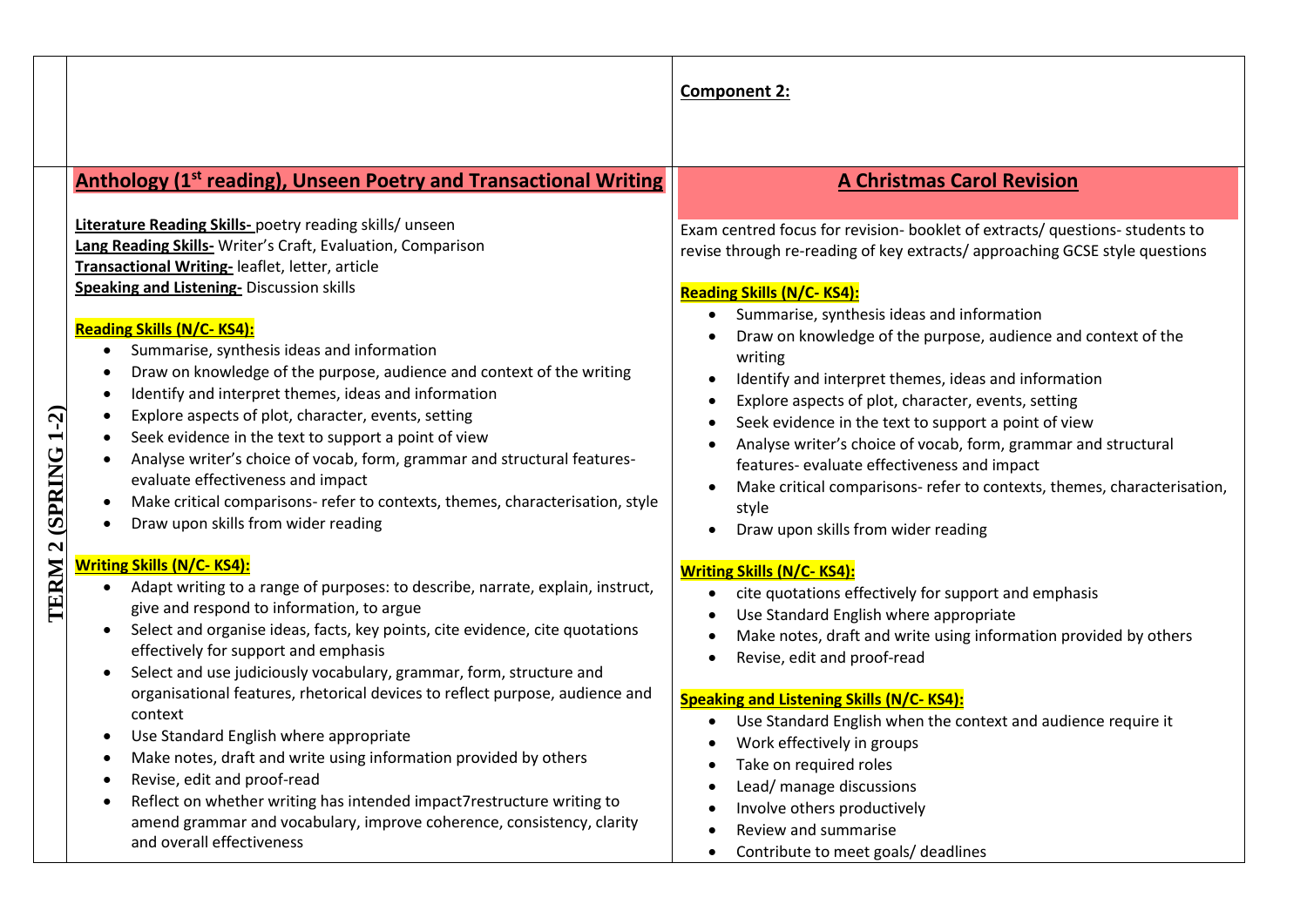| Accuracy and effectiveness of grammar, punctuation and spelling<br>$\bullet$<br><b>Speaking and Listening Skills (N/C-KS4):</b><br>Use Standard English when the context and audience require it<br>$\bullet$<br>Work effectively in groups<br>$\bullet$<br>Take on required roles<br>$\bullet$<br>Lead/ manage discussions<br>Involve others productively<br>$\bullet$<br>Review and summarise<br>$\bullet$<br>Contribute to meet goals/ deadlines<br>$\bullet$<br>Listen to and build on the contributions of others<br>$\bullet$ | Listen to and build on the contributions of others<br>Ask questions to clarify and inform<br>Challenge courteously when necessary<br>Plan for different purposes and audiences<br>$\bullet$<br>Listen and respond in a variety of different contexts, both formal and<br>informal<br>Improvise, rehearse and perform<br>Discuss language use and meaning, using role, intonation, tone,<br>volume, mood, silence, stillness and action<br><b>On-going Assessment:</b><br>Lit Reading Assessment-theme/character |
|-------------------------------------------------------------------------------------------------------------------------------------------------------------------------------------------------------------------------------------------------------------------------------------------------------------------------------------------------------------------------------------------------------------------------------------------------------------------------------------------------------------------------------------|-----------------------------------------------------------------------------------------------------------------------------------------------------------------------------------------------------------------------------------------------------------------------------------------------------------------------------------------------------------------------------------------------------------------------------------------------------------------------------------------------------------------|
| Ask questions to clarify and inform<br>$\bullet$                                                                                                                                                                                                                                                                                                                                                                                                                                                                                    |                                                                                                                                                                                                                                                                                                                                                                                                                                                                                                                 |
| Challenge courteously when necessary<br>$\bullet$<br>Plan for different purposes and audiences<br>$\bullet$                                                                                                                                                                                                                                                                                                                                                                                                                         | <b>Literacy:</b>                                                                                                                                                                                                                                                                                                                                                                                                                                                                                                |
| Listen and respond in a variety of different contexts, both formal and<br>informal<br>Improvise, rehearse and perform<br>Discuss language use and meaning, using role, intonation, tone, volume,<br>mood, silence, stillness and action<br><b>On-going Assessment:</b><br>Writer's Craft, Evaluation, Comparison                                                                                                                                                                                                                    | <b>Parts of Speech</b><br>Noun, pronoun, adjective, determiner, verb, adverb, preposition, conjunction,<br>interjection<br>Sentences-<br>Simple, compound, complex and minor<br><b>Spelling</b>                                                                                                                                                                                                                                                                                                                 |
| Mid-Assessment:<br>Lit Reading: Eduqas Exam style Lit question exploration of one poem & comparison<br>of poems<br>Transactional Writing-Speech using poem as inspiration                                                                                                                                                                                                                                                                                                                                                           | <b>Tenses</b><br>Past, present, future<br><b>Vocabulary</b>                                                                                                                                                                                                                                                                                                                                                                                                                                                     |
| S+L- Discussion of themes/ideas from poem<br><b>End-Assessment:</b><br>Lit Reading: Eduqas Exam style Lit question exploration of one poem & comparison                                                                                                                                                                                                                                                                                                                                                                             | <b>Punctuation</b><br>N/N- Full stop, capital letters, Question marks, exclamation marks, comma,<br>semi-colon, colon, apostrophe, hyphen, dash, brackets, quotation marks,<br>ellipsis                                                                                                                                                                                                                                                                                                                         |
| of poems<br>Transactional Writing- Travel writing using poem as inspiration<br><b>S+L-</b> Discussion (Recordings for spoken language element of qualification                                                                                                                                                                                                                                                                                                                                                                      | <b>An Inspector Calls Revision</b>                                                                                                                                                                                                                                                                                                                                                                                                                                                                              |

Exam centred focus for revision- booklet of extracts/ questions- students to revise through re-reading of key extracts/ approaching GCSE style questions

## **Literacy:**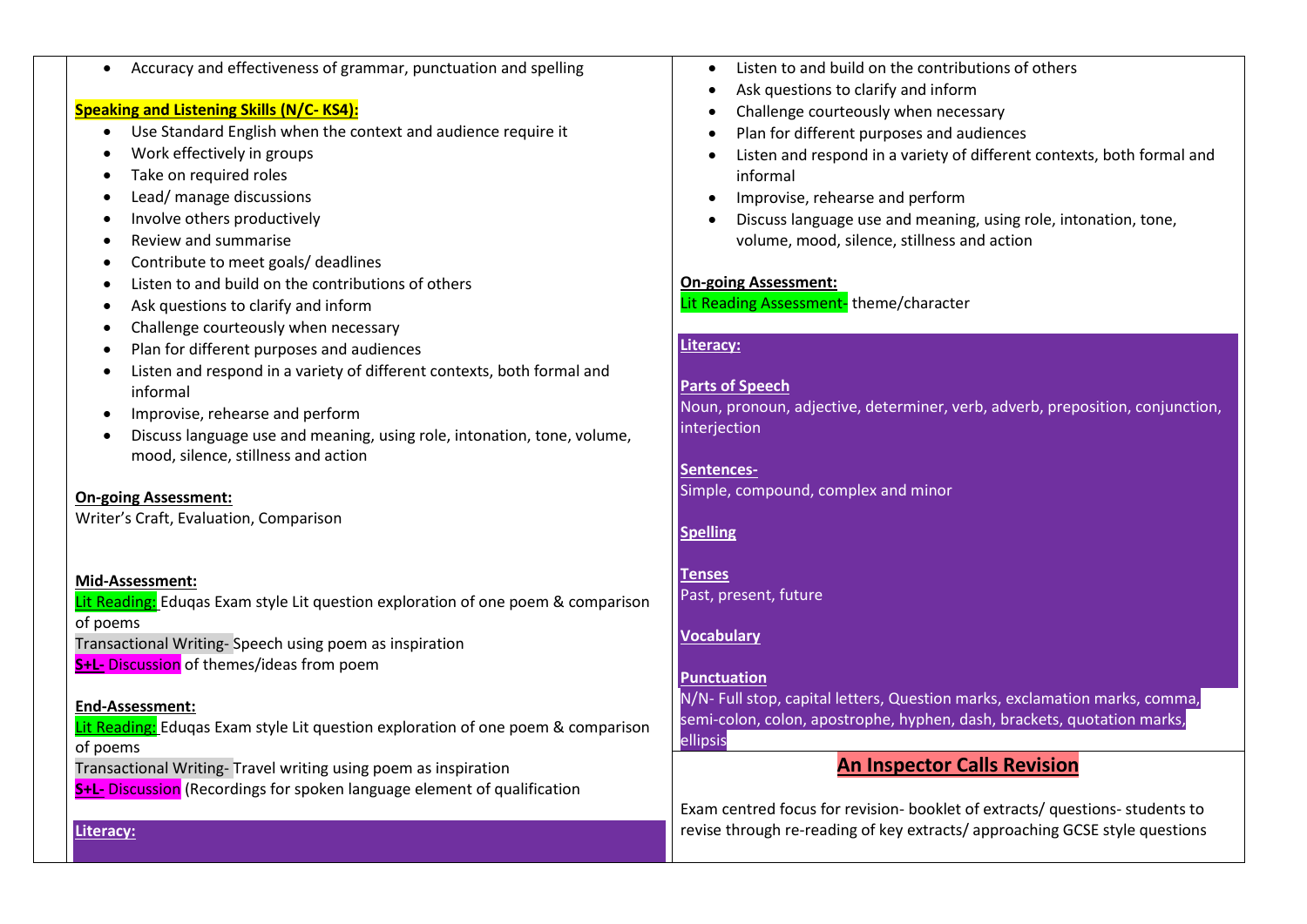## **Parts of Speech**

Noun, pronoun, adjective, determiner, verb, adverb, preposition, conjunction, interjection

#### **Sentences-**

Simple, compound, complex and minor

## **Spelling**

#### **Tenses** Past, present, future

## **Vocabulary**

## **Punctuation**

N/N- Full stop, capital letters, Question marks, exclamation marks, comma, semicolon, colon, apostrophe, hyphen, dash, brackets, quotation marks

## **Reading Skills (N/C-KS4):**

- Summarise, synthesis ideas and information
- Draw on knowledge of the purpose, audience and context of the writing
- Identify and interpret themes, ideas and information
- Explore aspects of plot, character, events, setting
- Seek evidence in the text to support a point of view
- Analyse writer's choice of vocab, form, grammar and structural features- evaluate effectiveness and impact
- Make critical comparisons- refer to contexts, themes, characterisation, style
- Draw upon skills from wider reading

# **Writing Skills (N/C- KS4):**

- cite quotations effectively for support and emphasis
- Use Standard English where appropriate
- Make notes, draft and write using information provided by others
- Revise, edit and proof-read

# **Speaking and Listening Skills (N/C- KS4):**

- Use Standard English when the context and audience require it
- Work effectively in groups
- Take on required roles
- Lead/ manage discussions
- Involve others productively
- Review and summarise
- Contribute to meet goals/ deadlines
- Listen to and build on the contributions of others
- Ask questions to clarify and inform
- Challenge courteously when necessary
- Plan for different purposes and audiences
- Listen and respond in a variety of different contexts, both formal and informal
- Improvise, rehearse and perform
- Discuss language use and meaning, using role, intonation, tone, volume, mood, silence, stillness and action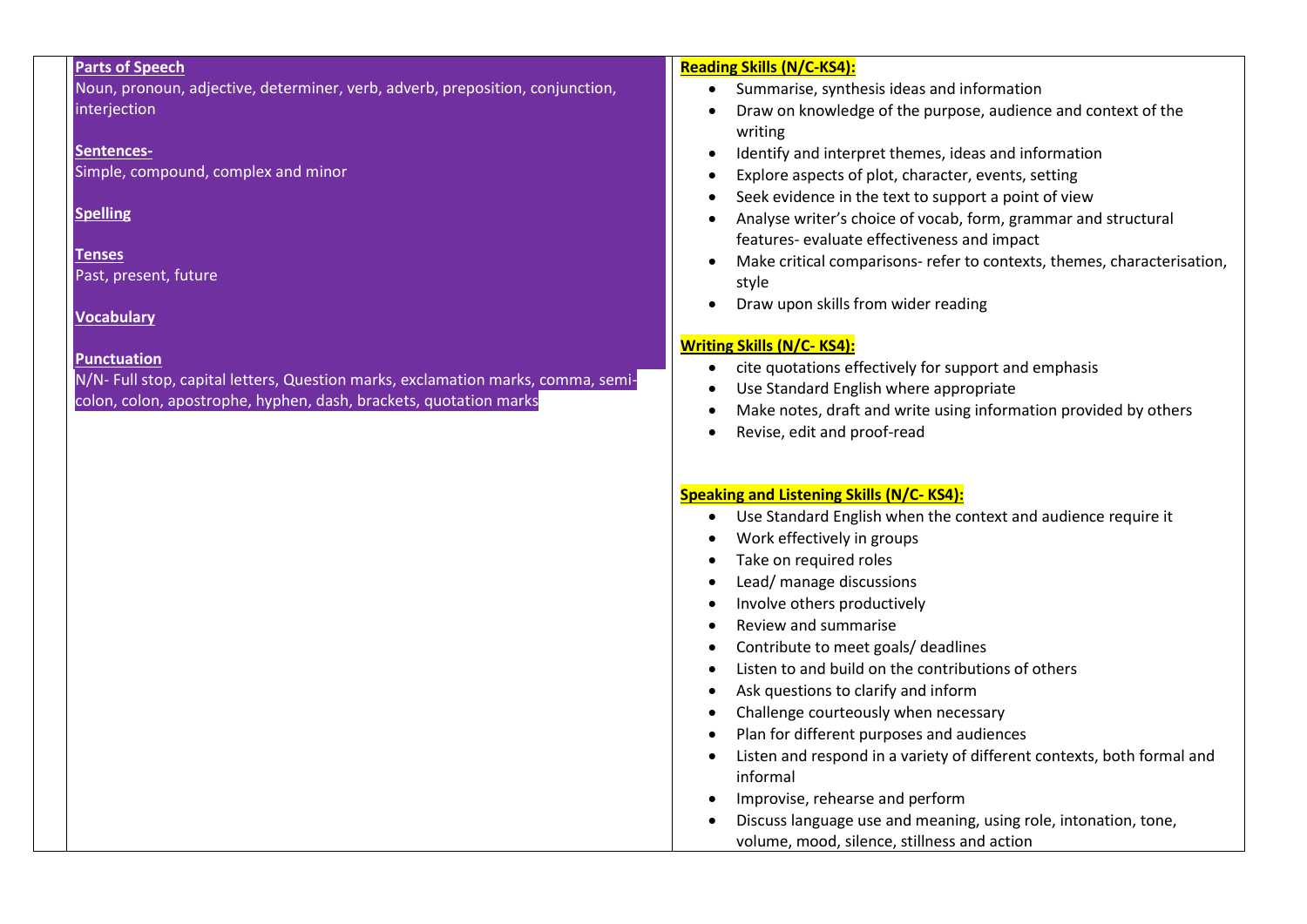|      |                                                                                                  | <b>On-going Assessment:</b><br>Lit Reading Assessment- character/theme                                                                                                                  |
|------|--------------------------------------------------------------------------------------------------|-----------------------------------------------------------------------------------------------------------------------------------------------------------------------------------------|
|      |                                                                                                  | Literacy:                                                                                                                                                                               |
|      |                                                                                                  | <b>Parts of Speech</b><br>Noun, pronoun, adjective, determiner, verb, adverb, preposition, conjunction,<br>interjection                                                                 |
|      |                                                                                                  | Sentences-<br>Simple, compound, complex and minor                                                                                                                                       |
|      |                                                                                                  | <b>Spelling</b>                                                                                                                                                                         |
|      |                                                                                                  | <b>Tenses</b><br>Past, present, future                                                                                                                                                  |
|      |                                                                                                  | Vocabulary                                                                                                                                                                              |
|      |                                                                                                  | <b>Punctuation</b><br>N/N- Full stop, capital letters, Question marks, exclamation marks, comma,<br>semi-colon, colon, apostrophe, hyphen, dash, brackets, quotation marks,<br>ellipsis |
|      |                                                                                                  | <b>EASTER YEAR 11 MOCK EXAMS- LANG/LIT</b>                                                                                                                                              |
|      |                                                                                                  | <b>English Language Mocks</b><br><b>Component 1- Nov 2018-</b> Samuel Hamilton paper                                                                                                    |
|      |                                                                                                  | <b>Component 2- Summer 2018-</b> Iceland's Erupting Volcano paper                                                                                                                       |
|      | An Inspector Calls (1 <sup>st</sup> Reading) & Transactional Writing                             | <b>Anthology and Unseen Poetry Revision</b>                                                                                                                                             |
| TERM | Lit Reading: PEEZL, essay writing skills<br>Lang Reading: Writer's Craft, Evaluation, Comparison | Exam centred focus for revision- booklet of extracts/ questions- students to<br>revise through re-reading of key poems/ approaching GCSE style questions                                |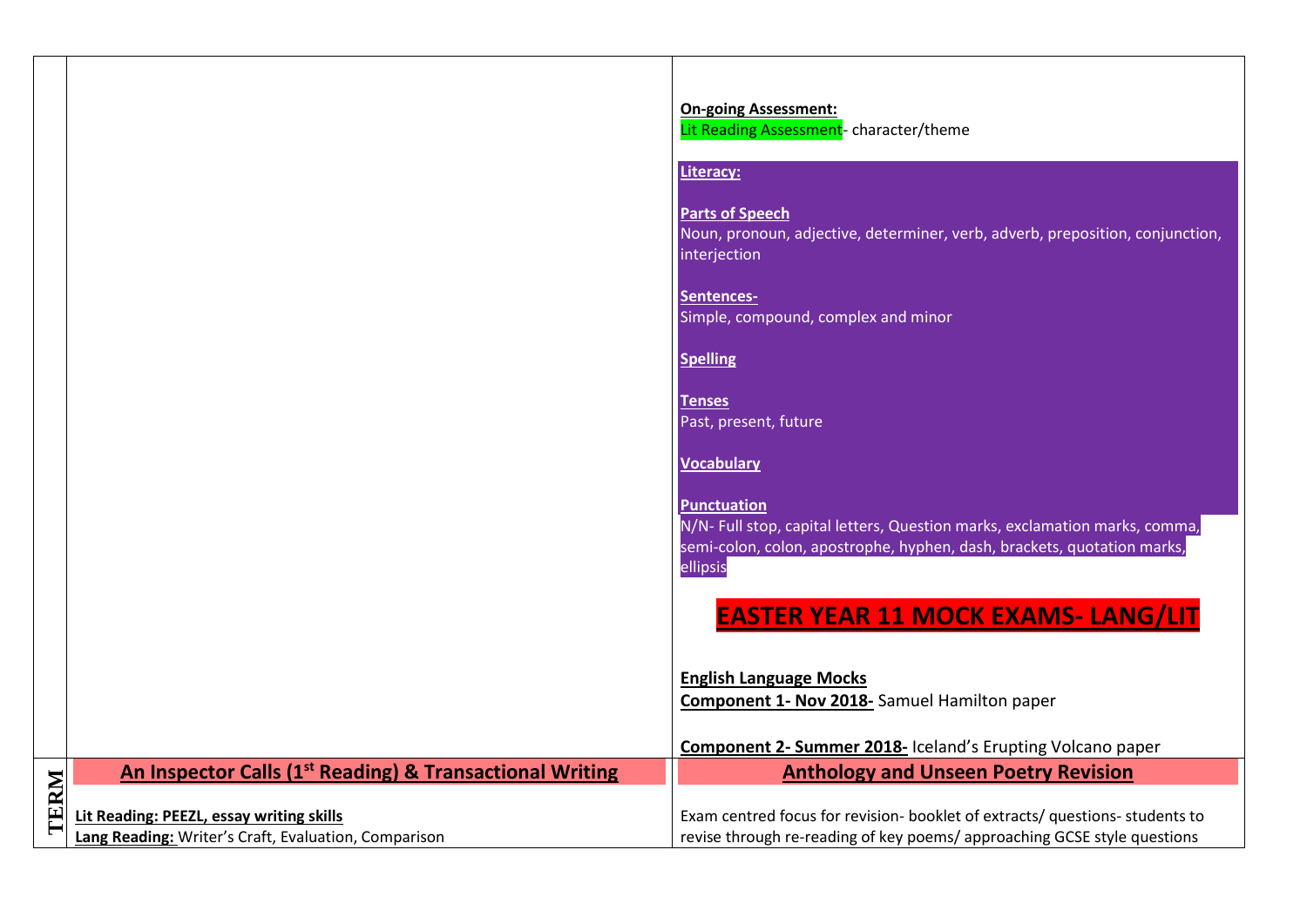## **Transactional Writing:** speech, report, review **S+L:** Interview Skills

## **Reading Skills (N/C- KS4):**

- Summarise, synthesis ideas and information
- Draw on knowledge of the purpose, audience and context of the writing
- Identify and interpret themes, ideas and information
- Explore aspects of plot, character, events, setting
- Seek evidence in the text to support a point of view
- Analyse writer's choice of vocab, form, grammar and structural featuresevaluate effectiveness and impact
- Make critical comparisons- refer to contexts, themes, characterisation, style
- Draw upon skills from wider reading

## **Writing Skills (N/C- KS4):**

- Adapt writing to a range of purposes: to describe, narrate, explain, instruct, give and respond to information, to argue
- Select and organise ideas, facts, key points, cite evidence, cite quotations effectively for support and emphasis
- Select and use judiciously vocabulary, grammar, form, structure and organisational features, rhetorical devices to reflect purpose, audience and context
- Use Standard English where appropriate
- Make notes, draft and write using information provided by others
- Revise, edit and proof-read
- Reflect on whether writing has intended impact7restructure writing to amend grammar and vocabulary, improve coherence, consistency, clarity and overall effectiveness
- Accuracy and effectiveness of grammar, punctuation and spelling

# **Speaking and Listening Skills (N/C- KS4):**

- Use Standard English when the context and audience require it
- Work effectively in groups
- Take on required roles
- Lead/ manage discussions
- Involve others productively
- Review and summarise

# **Reading Skills (N/C- KS4):**

- Summarise, synthesis ideas and information
- Draw on knowledge of the purpose, audience and context of the writing
- Identify and interpret themes, ideas and information
- Explore aspects of plot, character, events, setting
- Seek evidence in the text to support a point of view
- Analyse writer's choice of vocab, form, grammar and structural features- evaluate effectiveness and impact
- Make critical comparisons- refer to contexts, themes, characterisation, style
- Draw upon skills from wider reading

# **Writing Skills (N/C- KS4):**

- cite quotations effectively for support and emphasis
- Use Standard English where appropriate
- Make notes, draft and write using information provided by others
- Revise, edit and proof-read

# **Speaking and Listening Skills (N/C- KS4):**

- Use Standard English when the context and audience require it
- Work effectively in groups
- Take on required roles
- Lead/ manage discussions
- Involve others productively
- Review and summarise
- Contribute to meet goals/ deadlines
- Listen to and build on the contributions of others
- Ask questions to clarify and inform
- Challenge courteously when necessary
- Plan for different purposes and audiences
- Listen and respond in a variety of different contexts, both formal and informal
- Improvise, rehearse and perform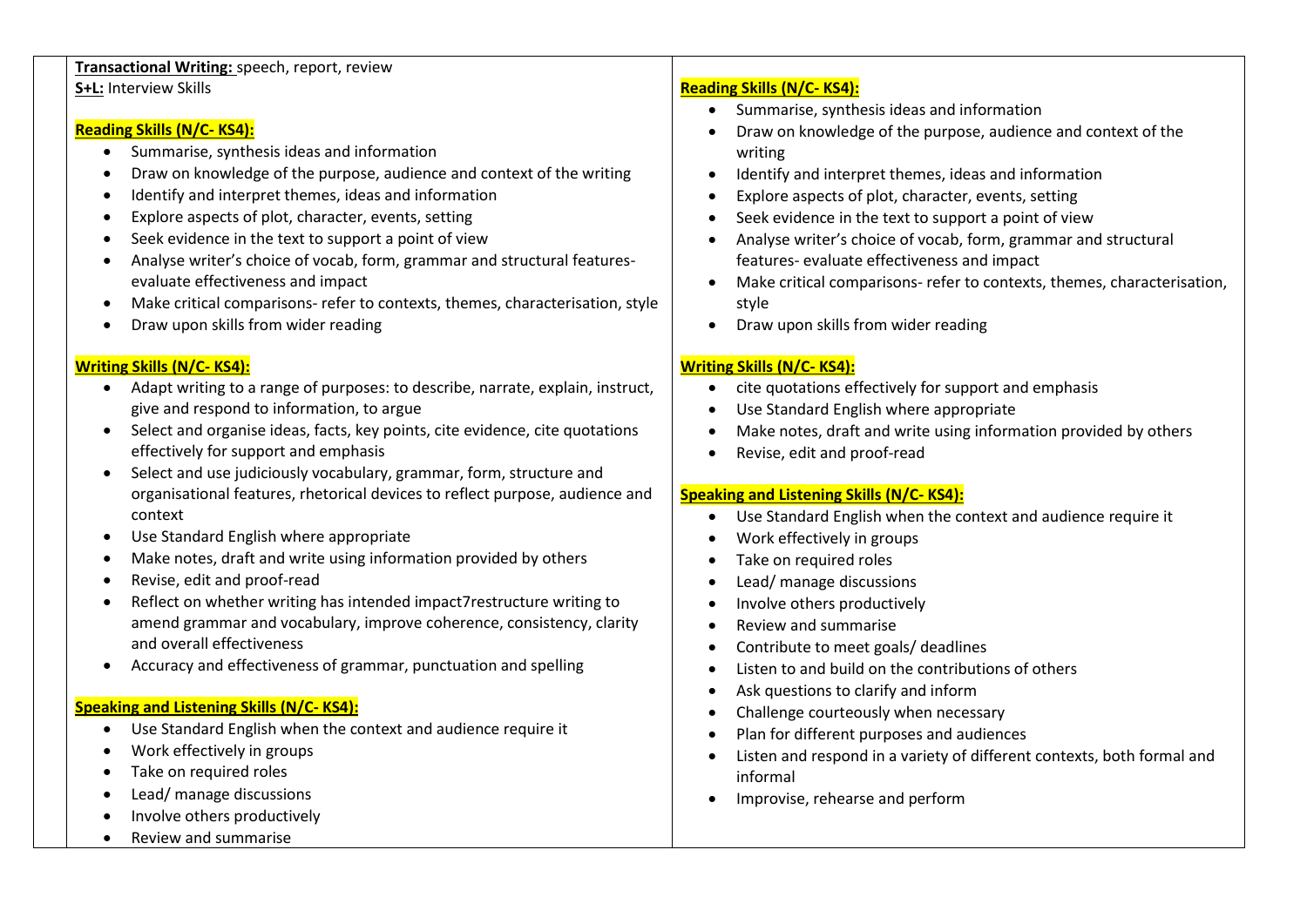- Contribute to meet goals/ deadlines
- Listen to and build on the contributions of others
- Ask questions to clarify and inform
- Challenge courteously when necessary
- Plan for different purposes and audiences
- Listen and respond in a variety of different contexts, both formal and informal
- Improvise, rehearse and perform
- Discuss language use and meaning, using role, intonation, tone, volume, mood, silence, stillness and action

**On-going Assessment:** Writer's Craft, Evaluation, Comparison

#### **Mid-Assessment:**

Lit Reading: Eduqas Exam style Lit question (extract and whole text) Transactional Writing: Letter as character S<sup>+L:</sup> Interviewee/interviewer as character from the play

#### **End-Assessment:**

Lit Reading: Edugas Exam style Lit question (extract and whole text) Transactional Writing: Letter as character  $S+L:$  Interviewee/interviewer as character from the play

#### **Experience:**

Theatre production

### **Literacy:**

**Parts of Speech** Noun, pronoun, adjective, determiner, verb, adverb, preposition, conjunction, interjection

**Sentences-**Simple, compound, complex and minor • Discuss language use and meaning, using role, intonation, tone, volume, mood, silence, stillness and action

## **On-going Assessment:**

Reading- Lit reading assessment-theme/comparison

#### **Literacy:**

# **Parts of Speech**

Noun, pronoun, adjective, determiner, verb, adverb, preposition, conjunction, interjection

**Sentences-**Simple, compound, complex and minor

**Spelling**

**Tenses** Past, present, future

## **Vocabulary**

### **Punctuation**

N/N- Full stop, capital letters, Question marks, exclamation marks, comma, semi-colon, colon, apostrophe, hyphen, dash, brackets, quotation marks, ellipsis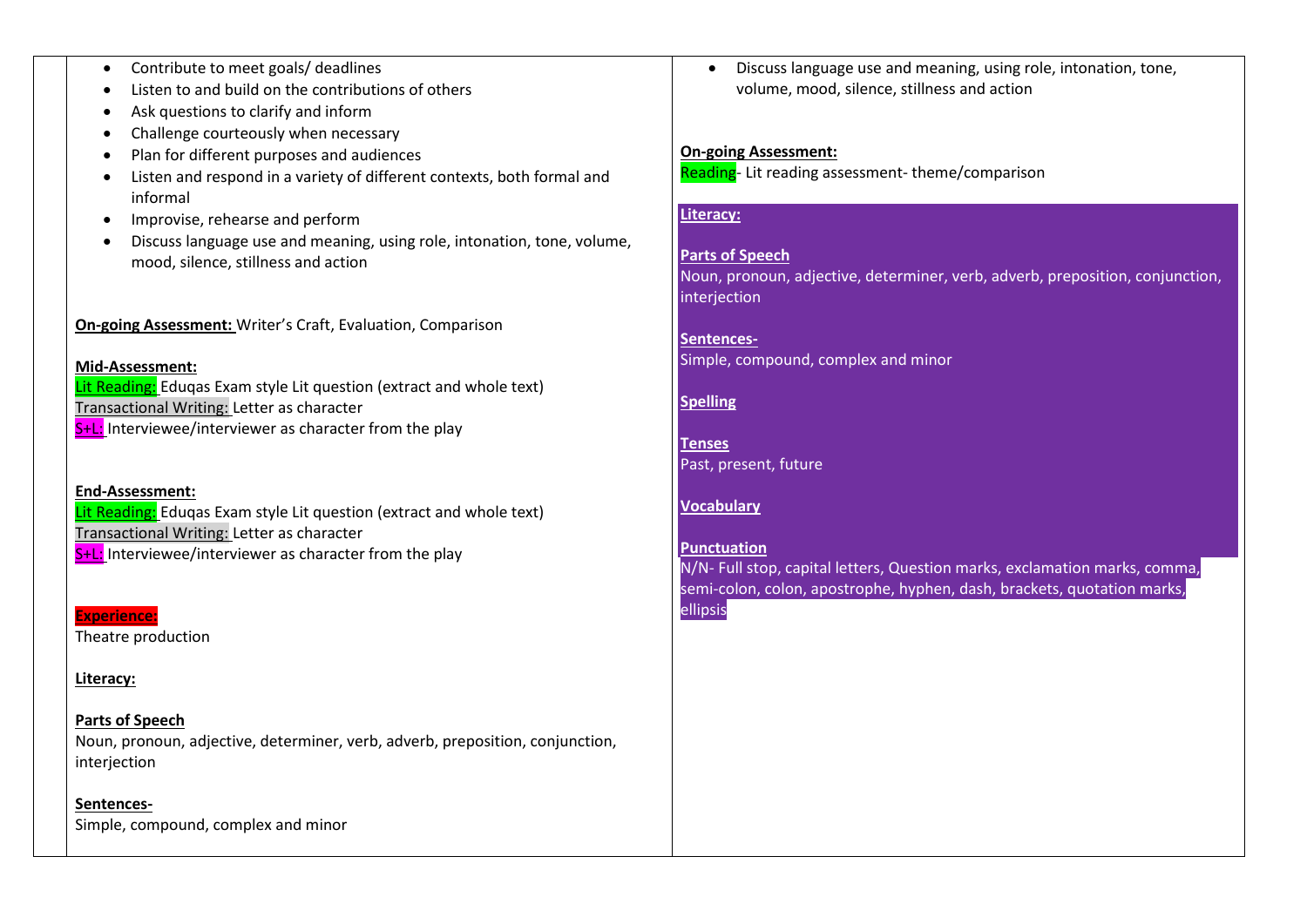| <b>Spelling</b>                                                                                        |                                                                                                                       |
|--------------------------------------------------------------------------------------------------------|-----------------------------------------------------------------------------------------------------------------------|
| <b>Tenses</b>                                                                                          |                                                                                                                       |
| Past, present, future                                                                                  |                                                                                                                       |
| <b>Vocabulary</b>                                                                                      |                                                                                                                       |
|                                                                                                        |                                                                                                                       |
| <b>Punctuation</b><br>N/N- Full stop, capital letters, Question marks, exclamation marks, comma, semi- |                                                                                                                       |
| colon, colon, apostrophe, dash, quotation marks                                                        |                                                                                                                       |
|                                                                                                        |                                                                                                                       |
|                                                                                                        |                                                                                                                       |
| Last 3 weeks of Summer 2- Revision of Macbeth                                                          |                                                                                                                       |
| Plot, themes, characters, events, quotations                                                           |                                                                                                                       |
| Assessment: End of Yr10 mocks                                                                          |                                                                                                                       |
|                                                                                                        |                                                                                                                       |
|                                                                                                        |                                                                                                                       |
| <b>END OF YEAR 10 LANGUAGE AND LITERATURE</b>                                                          | <b>Language Component1 &amp; 2 Revision</b>                                                                           |
|                                                                                                        |                                                                                                                       |
|                                                                                                        |                                                                                                                       |
| <b>MOCK EXAMS</b>                                                                                      | <b>Reading Skills- (N/C-KS4)</b><br>Summarise and synthesis ideas and information<br>$\bullet$                        |
|                                                                                                        | Evaluate texts for their usefulness for particular purposes                                                           |
| Year 10 Mock Exams-Language-                                                                           | Identify and interpret themes, ideas and information                                                                  |
| Component 1-                                                                                           | Seek evidence in the text to support a point of view                                                                  |
| Summer 2018- Emma and Robbie                                                                           | Distinguish between statements that are supported by evidence and<br>those that are not                               |
|                                                                                                        | Identify bias and misuse of evidence                                                                                  |
| Component 2-<br>Autumn 2019- London's Traditional Markets                                              | Analyse writer's choice of vocabulary, form, grammar and structure-<br>$\bullet$                                      |
|                                                                                                        | evaluate their effectiveness and impact<br>Make critical comparisons<br>$\bullet$                                     |
|                                                                                                        |                                                                                                                       |
|                                                                                                        | <b>Writing Skills (N/C-KS4):</b><br>Adapt writing to a range of purposes: to describe, narrate, explain,<br>$\bullet$ |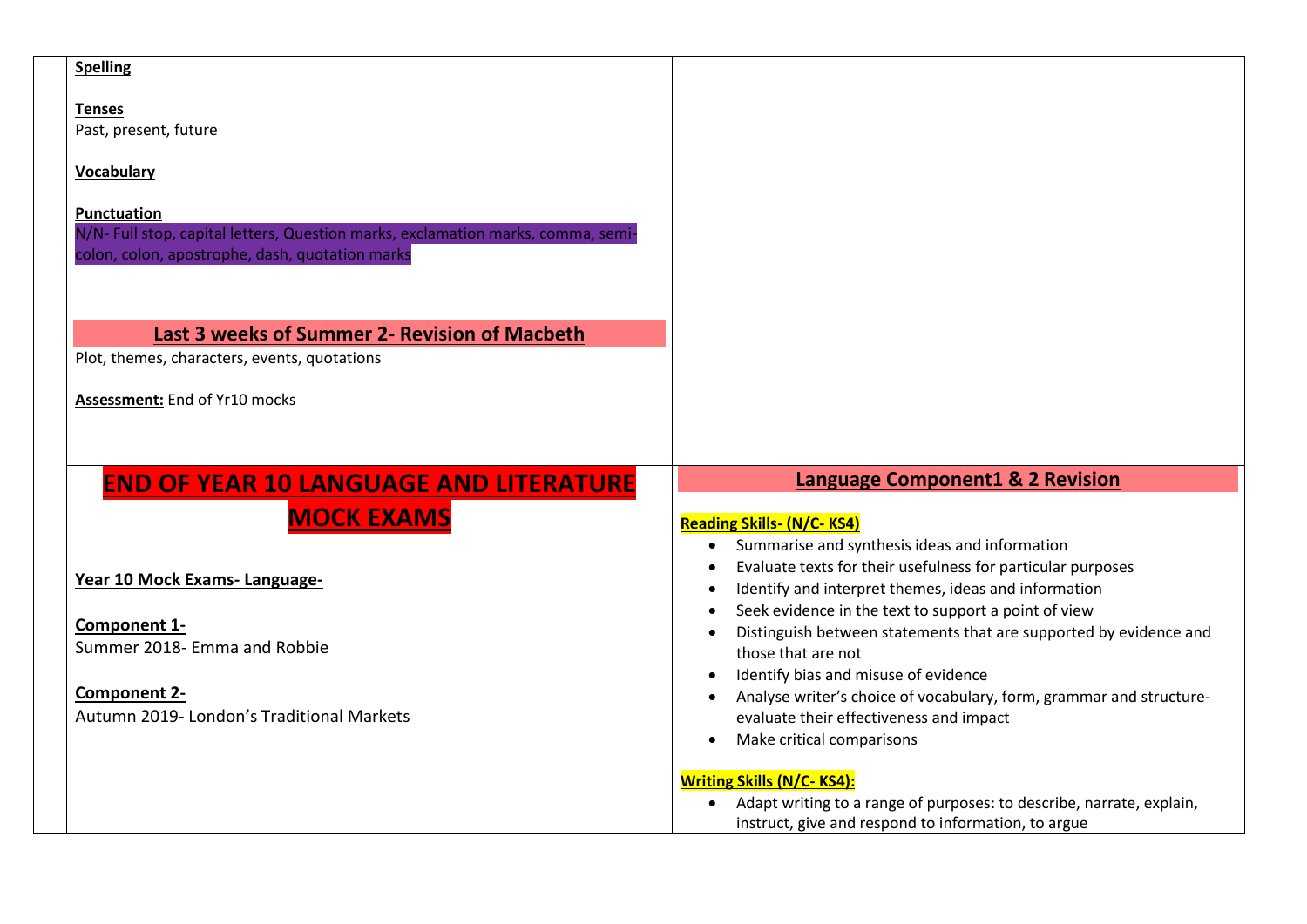| $\bullet$ | Select and organise ideas, facts, key points, cite evidence, cite        |
|-----------|--------------------------------------------------------------------------|
|           | quotations effectively for support and emphasis                          |
| $\bullet$ | Select and use judiciously vocabulary, grammar, form, structure and      |
|           | organisational features, rhetorical devices to reflect purpose, audience |
|           | and context                                                              |
| $\bullet$ | Use Standard English where appropriate                                   |

- Make notes, draft and write using information provided by others
- Revise, edit and proof-read
- Reflect on whether writing has intended impact7restructure writing to amend grammar and vocabulary, improve coherence, consistency, clarity and overall effectiveness
- Accuracy and effectiveness of grammar, punctuation and spelling

'Walking/Talking' exam paper approach to revision

#### **Revise with-**

**Component 1-** Summer 2019- Jonathan and Francis paper **Component 2-** David Hempleman-Adams paper

#### **Assessment:**

Reading-10 markers Writing- creative/ transactional

## **Literacy:**

**Parts of Speech** Noun, pronoun, adjective, determiner, verb, adverb, preposition, conjunction, interjection

**Sentences-**Simple, compound, complex and minor

**Spelling**

**Tenses**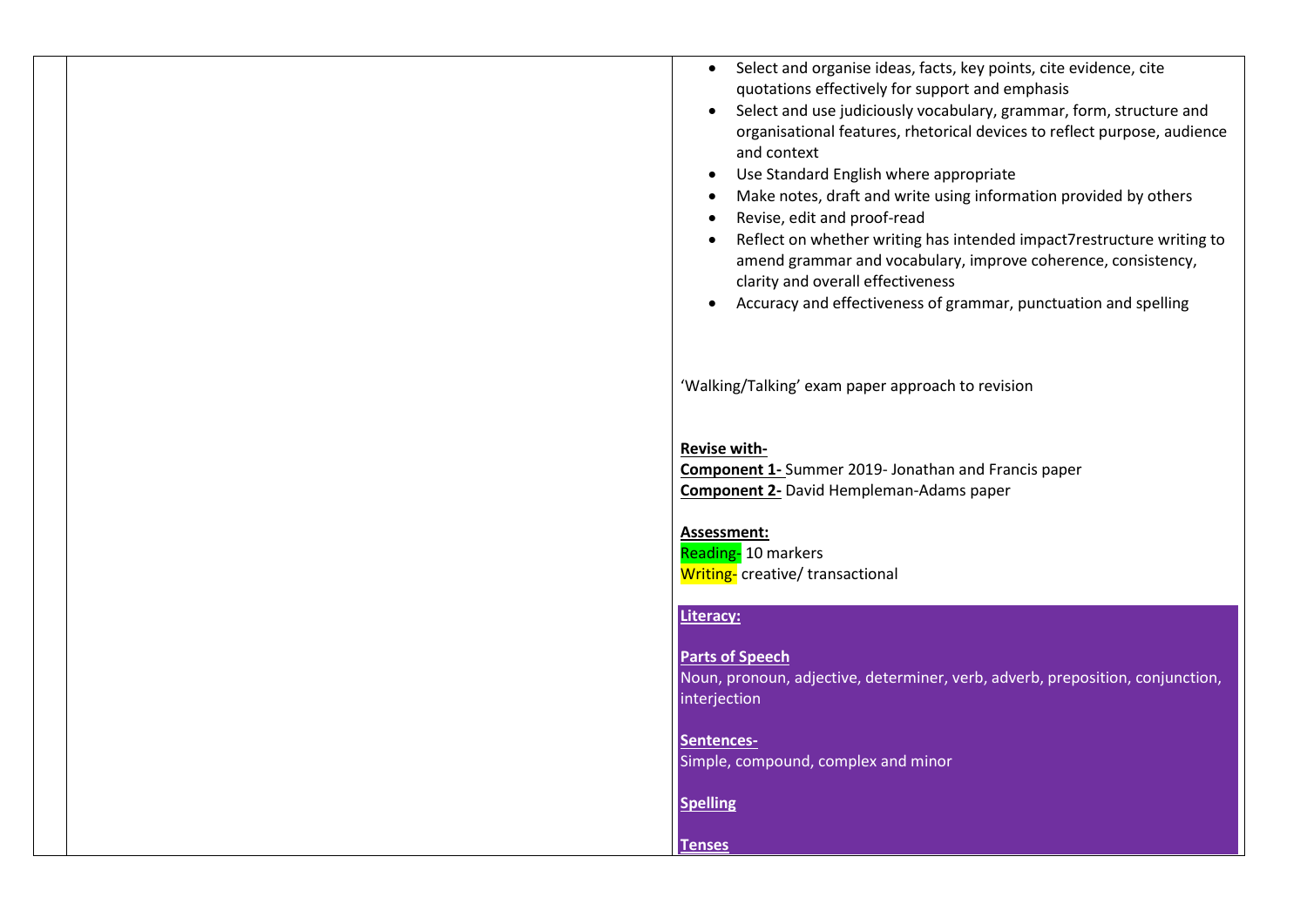| Past, present, future                                                               |
|-------------------------------------------------------------------------------------|
| <b>Vocabulary</b>                                                                   |
| <b>Punctuation</b>                                                                  |
| N/N- Full stop, capital letters, Question marks, exclamation marks, comma,          |
| semi-colon, colon, apostrophe, hyphen, dash, brackets, quotation marks,<br>ellipsis |

# **KEY THEMES/ TIME PERIODS KS4 LITERATURE**

| A CHRISTMAS CAROL                            | <b>MACBETH</b>                             | <b>AN INSPECTOR CALLS</b>                       | <b>POETRY</b>                     |
|----------------------------------------------|--------------------------------------------|-------------------------------------------------|-----------------------------------|
| The Christmas Spirit                         | The supernatural                           | Equality                                        | War                               |
| Redemption                                   | Loyalty                                    | Social responsibility                           | Relationships                     |
| Poverty                                      | Guilt                                      | <b>Family/ Relationships</b>                    | Nature                            |
| Social responsibility                        | <b>Ambition</b>                            | Gender                                          | Childhood memories                |
| Family/ relationships                        | Reality vs. appearance                     | Social class                                    | Sense of place/other cultures     |
| The supernatural                             | Fate                                       | Age                                             | Power                             |
|                                              | Kingship/politics                          |                                                 |                                   |
|                                              |                                            |                                                 |                                   |
| Victorian England (19 <sup>th</sup> Century) | Elizabethan England (1606-17 <sup>th</sup> | 20 <sup>th</sup> Century England (pre/post WWs) | $17th$ - 21 <sup>st</sup> Century |
|                                              | Century)                                   |                                                 |                                   |

| <b>Tier 2 Vocabulary- English Language</b> |                      |                           |                       |             |          |  |  |
|--------------------------------------------|----------------------|---------------------------|-----------------------|-------------|----------|--|--|
|                                            | <b>Reading</b>       | <b>Writing</b>            |                       |             |          |  |  |
| <u>AO1</u>                                 | <u>AO2</u>           | AO3                       | AO4                   | <u>AO5</u>  | AO6      |  |  |
| Identify                                   | Explain              | Compare                   | To what extent do you | Communicate | Range    |  |  |
| List                                       | How does the writer? | Identify similarities and | agree?                | Select      | Clarity  |  |  |
| Select                                     | Analyse              | differences               | Evaluate              | Adapt       | Purpose  |  |  |
| Summarise                                  | What impressions?    |                           | How effective is?     | Organise    | Accurate |  |  |
| Synthesise                                 |                      |                           | What do you think and |             |          |  |  |
|                                            |                      |                           | feel?                 |             |          |  |  |